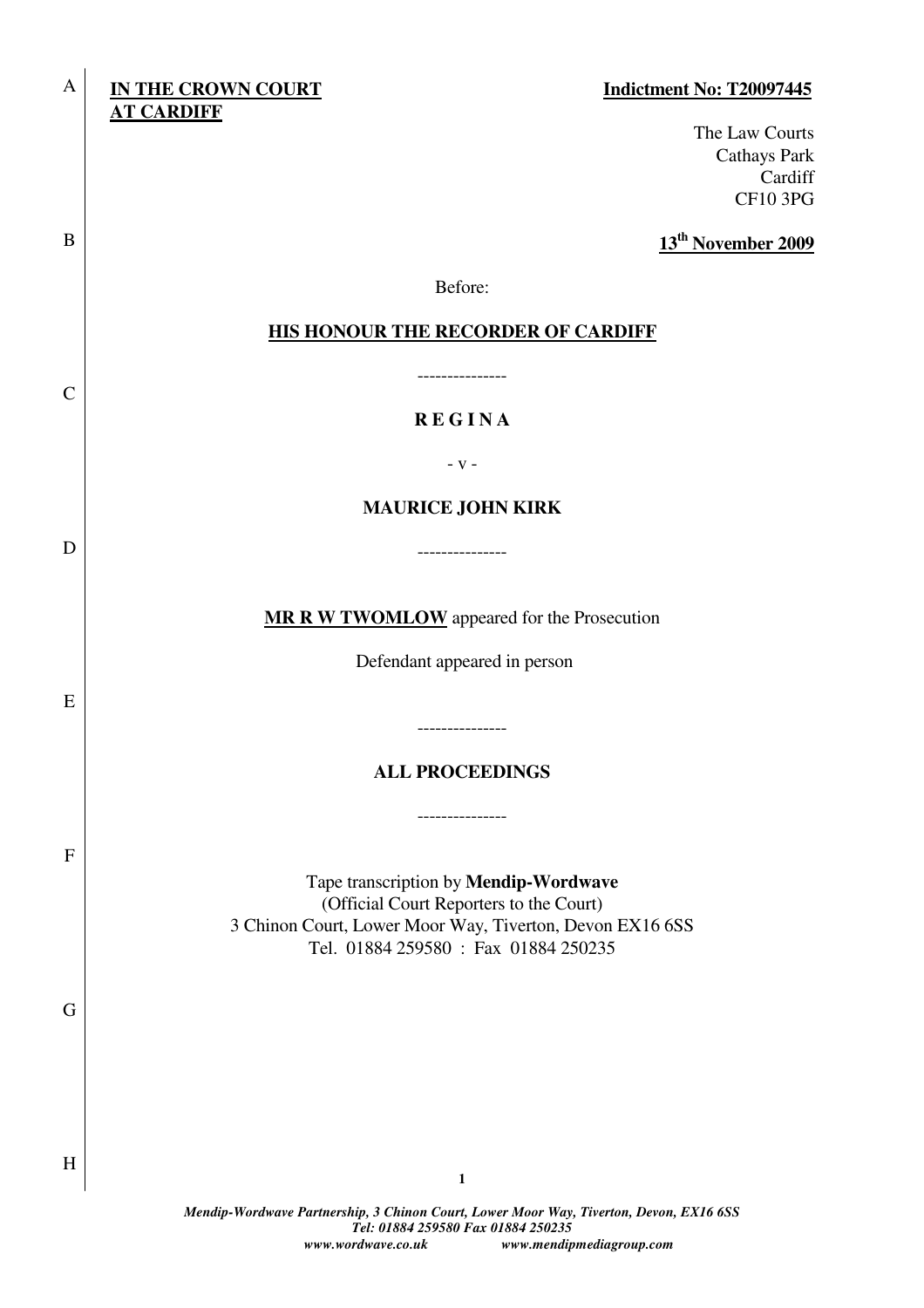### **ALL PROCEEDINGS**

### **(9.42am)**

**MR TWOMLOW:** There is an application, I think, in respect of them already, anticipating the possibility that this case will not be listed by then, but I think they expire in December.

**RECORDER OF CARDIFF:** They do. I am conscious of the position. It is not a case in which I can list the fact-finding hearing immediately after the fitness to plead hearing because I don't have anybody to act. So ...

**MR TWOMLOW:** It is also the difficult question perhaps of Mr Kirk's actual status of somebody who is able to ...

**RECORDER OF CARDIFF:** Well I was only, I am afraid, going to ask him, if I ask Dr Silva to come back will you cooperate? That was the extent of what I was going to ask. Then it is a question of law of what is the position if I can't get an informed second opinion?

**MR TWOMLOW:** Complicated, I think is the answer to that. Potentially, My Lord.

**RECORDER OF CARDIFF:** Yes. Perhaps it is a matter that the other judge will have to ... but I am willing to give him another chance, but obviously at public expense Dr Silva had come once from Liverpool.

**MR TWOMLOW:** Yes.

**RECORDER OF CARDIFF:** I have to say, most of this has been covered in the past. I don't think it comes as any surprise to Mr Kirk. Has the website been closed down incidentally?

G **MR TWOMLOW:** I don't know.

**RECORDER OF CARDIFF:** Flyingvet.com.

**MR TWOMLOW:** Yes, I don't know.

B

A

D

C



E

F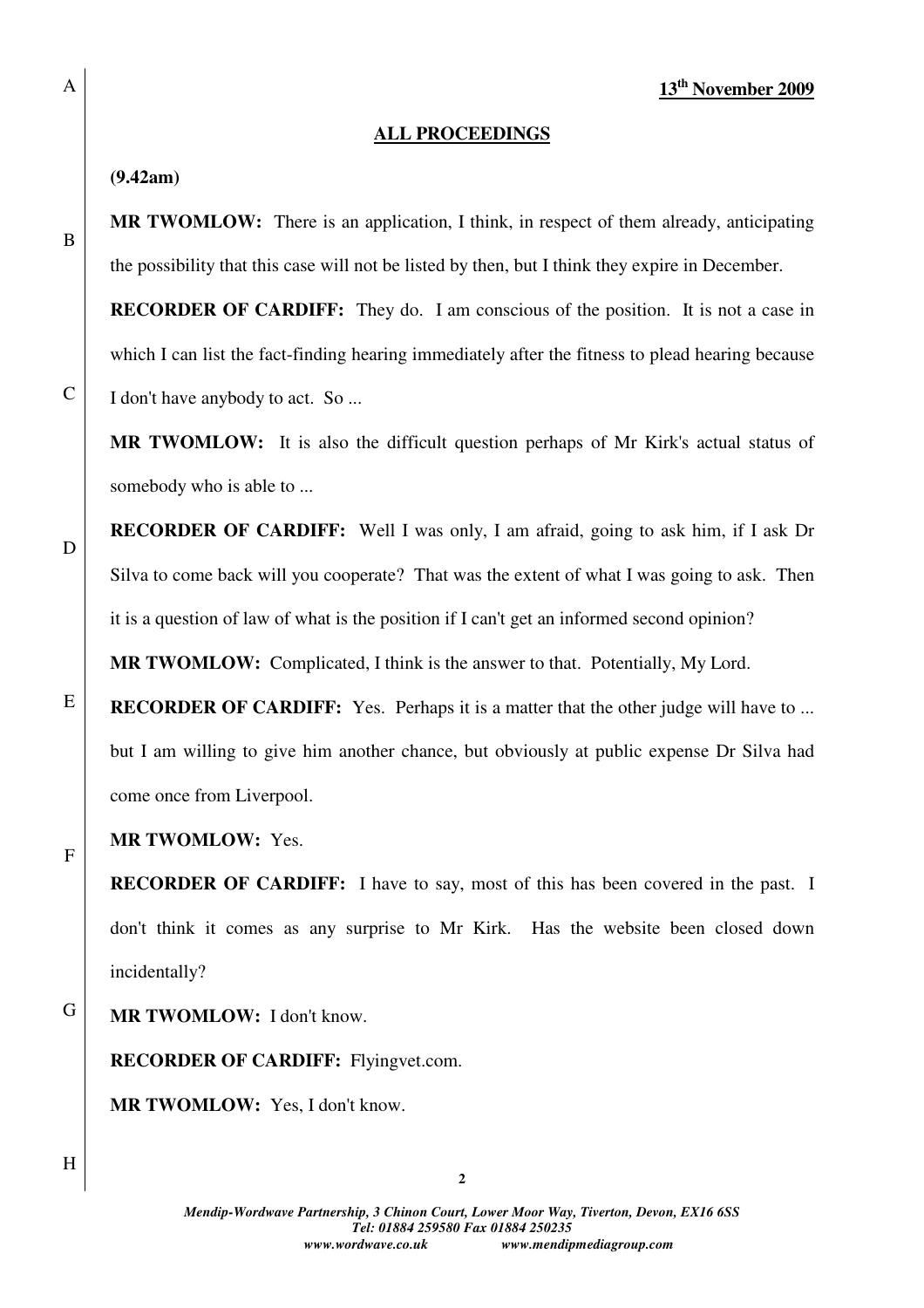**RECORDER OF CARDIFF:** I don't think I need go beyond asking him whether he will cooperate and say to him that actually it is the doctor who is going to decide whether documents are provided to him and not me. That is sufficient for today's purposes isn't it?

# **MR TWOMLOW:** Yes, thank you.

### **RECORDER OF CARDIFF:** Yes.

**MR TWOMLOW:** The site was still operating last week apparently.

**RECORDER OF CARDIFF:** Yes. Yes, it is still operating. It is appearing below me. I don't want to see anything on it, I just want to check that it hasn't been stopped. Much of the problem relates to the site, you see. Yes, I can also add that I received some personal letters about this; that's life so to speak, they are not matters which would assist the prosecution or the defence, we just do what we can, but it did seem to me that it is best that a judge who has no knowledge of Mr Kirk deals with it, otherwise there is a problem if he is going to write to everyone. Yes, can we have him up please? Oh, well he may refuse to come up of course, which is another ...

D

A

B

C

E

F

**CLERK:** Are you Maurice Kirk?

**DEFENDANT:** Am I entitled to have my medicine this time.

**RECORDER OF CARDIFF:** That is Mr Kirk, I recognise him from other occasions. Obviously if there is any problem with him not being given medication that he should have that is a matter for the prison service and for Reliance and not for me, but I would expect information as to any problems that arise to be provided to me because I am always interested in the welfare of people who are in my court, but I can't do anything at the moment. Mr Kirk, please sit down.

**DEFENDANT:** With all due respect, sir, last time you let it slip that I was under medication at the Caswell Clinic and I had a splitting headache, like I have now, and at five to eight this morning I was told that I was in court, I didn't know which court. At least I got here this time,

H

G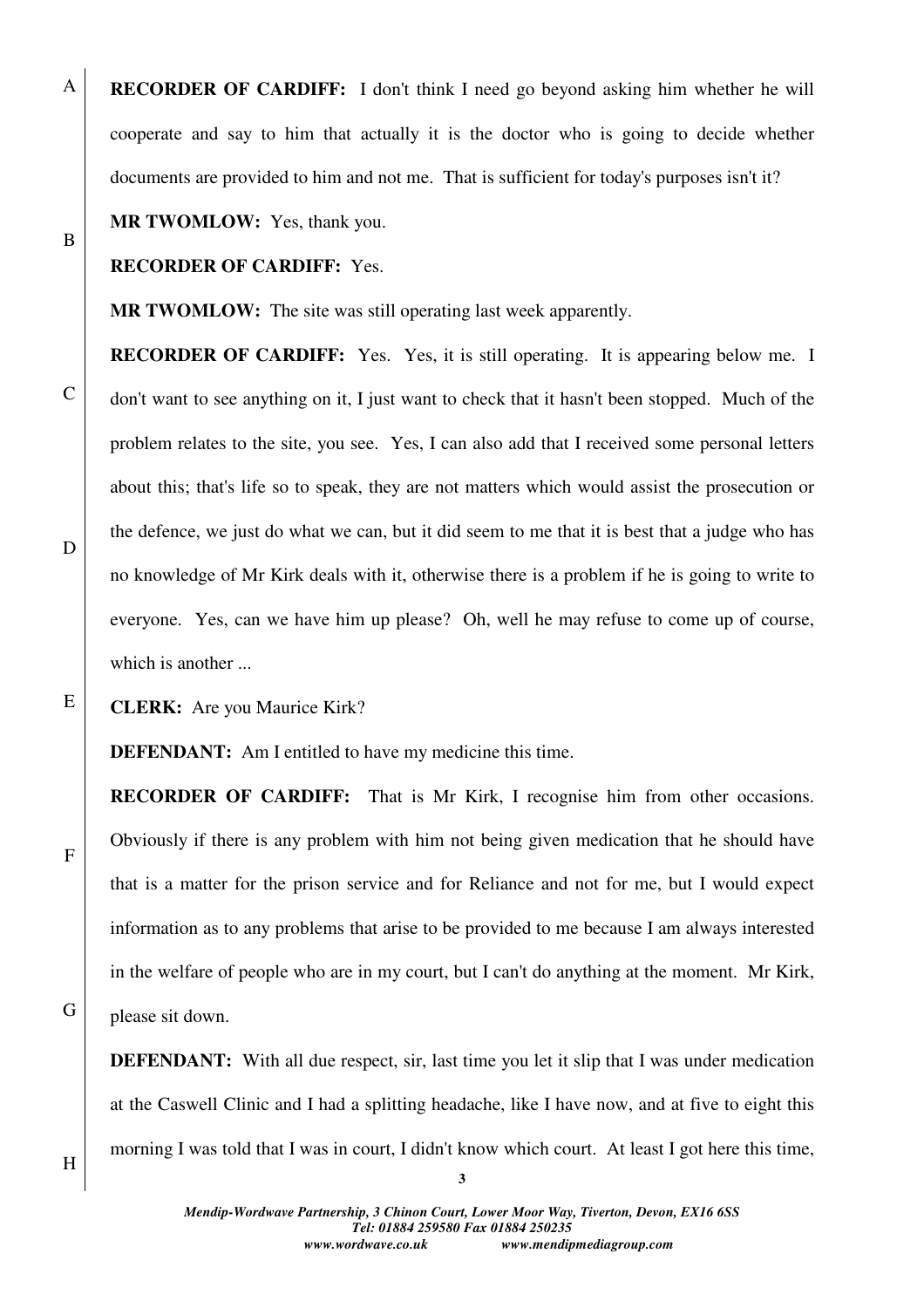at least I managed to get here, and from each point at each gate I asked for my medicine that had been left behind in my cell, I just want some tablets, I want a ten minute adjournment, and please can I have my medicine this time?

**RECORDER OF CARDIFF:** Can you tell me whether any of Mr Kirk's medicine is here?

**MALE SPEAKER:** It has arrived with his property.

**RECORDER OF CARDIFF:** It has arrived with his property, thank you very much. This case is put back for him to have access to his medication if it is material he can be provided with. Thank you very much.

**(9.54am)** 

**(9.59am)** 

### **(Recording switched off)**

D

E

F

G

A

B

C

### **(Recording switched on)**

**RECORDER OF CARDIFF:** ... for ten o'clock and now I won't be able to deal with his case until one o'clock. I appreciate the difficulties.

**FEMALE SPEAKER:** (Inaudible).

**RECORDER OF CARDIFF:** Well, all I can ask you to do is to try to speak to whoever can do something so that we can try to make some progress. I do appreciate the difficulties. If he refuses to come up under any circumstances at one o'clock I will just have to try and deal with matters anyway but the problem is if I can't speak to him, we have a hearing scheduled at the beginning of December, he has failed to cooperate with a psychiatrist who travelled from Liverpool to see him. At the end of the day it is creating problems for himself, I can't get him representation, if he won't engage he can just be taken back to prison but I can't do anything unless he comes and talks. Alright? And I am only trying to help him but he doesn't see it like that I realise. Thank you.

H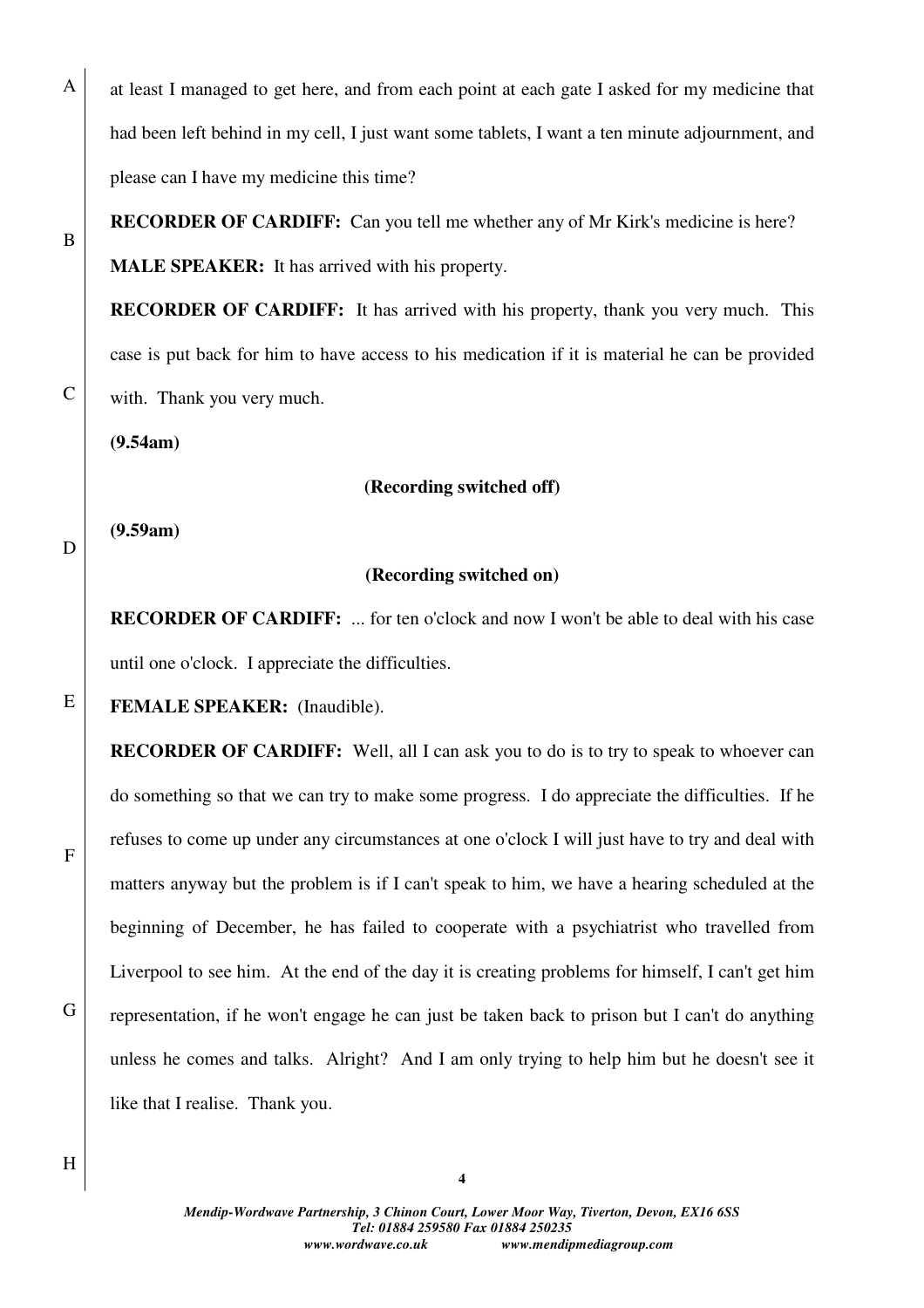We can go on with the trial. Mr Twomlow, I am sorry it is into your lunch, but there is not going to be a long hearing, alright? Thank you. I simply want to give the opportunity for him to engage with the second opinion, notwithstanding what has occurred, that is all.

### **MR TWOMLOW:** Yes, I understand.

### **RECORDER OF CARDIFF:** Thank you.

**(10.01)** 

A

B

C

D

E

F

G

### **(Adjourned)**

**(13.12)** 

**RECORDER OF CARDIFF:** Good afternoon, Mr Kirk. Please sit down.

**DEFENDANT:** I still haven't had my medicine, I suppose you realise that?

**RECORDER OF CARDIFF:** I don't because I have been working on other cases ever since. I am sorry about that, but I have to try and deal with the matter ... you don't have to stand up. I have to try and deal with the matter which has led to having you in here today as quickly as I can; that is in your interests and everyone else's. I need to ask you a question. You, I hope, are able to remember that a doctor called Dr Silva came to see you. He has reported back that you would not consent to be interviewed by him, instead you made demands of him to provide you with documents; that is what he has told us, I wasn't there so I don't know whether it is true or not. That is what he has told us. Now, I am anxious, if I can do it, to get a second opinion from Dr Silva who is a doctor based in Liverpool, so that the judge who is going to deal with the question of whether you are fit to plead or not has two opinions, but if you are not going to cooperate I can't spend more public money having a doctor come from Liverpool if you say, "I am not going to see him unless he provides me with documents." So, I just need to know from you, if Dr Silva comes back will you see him and allow him to examine and interview you with no preconditions?

*Mendip-Wordwave Partnership, 3 Chinon Court, Lower Moor Way, Tiverton, Devon, EX16 6SS Tel: 01884 259580 Fax 01884 250235 www.wordwave.co.uk www.mendipmediagroup.com*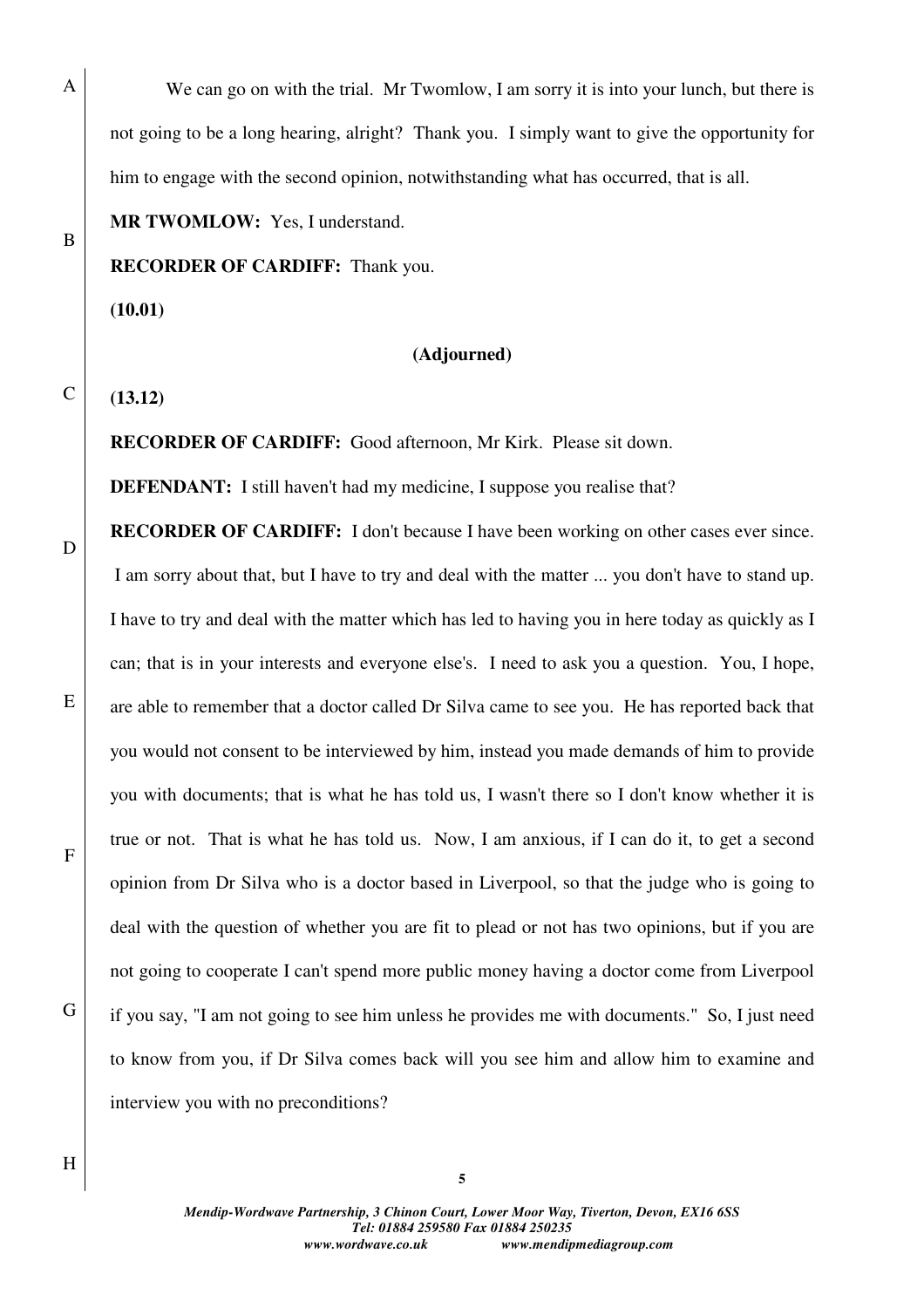**DEFENDANT:** If I could assist the court, Dr Silva is my eleventh psychiatrist. Now, I believe I am entitled to the majority of those reports and I am being denied those reports; that is one thing. On the matter of whether I have declined ... I made it quite clear each time I am harassed by a person who is supposed to be psychiatrist on each occasion without fail they have failed to produce any proof of identity but on this occasion he appeared, he appeared to be in that line of (inaudible) by his questions. He managed to get into my cell uninvited. I have, in writing, on previous occasions said, "I believe I am entitled to at least 24 hours notice before I am ..."

**RECORDER OF CARDIFF:** Mr Kirk, I am sorry to interrupt you but it is the future that I have to look to because of public money; if he comes back will you assist him and submit to an examination and interview by him without preconditions?

**DEFENDANT:** Without preconditions?

**RECORDER OF CARDIFF:** Well, without saying, "I want these documents," and so on. He had some problems in relation to that, in giving you documents, because of other people's interests and their fears and worries. Are you prepared to agree to be interviewed by him, examined as a psychiatrist without demanding documents from him?

**DEFENDANT:** Am I not entitled to the psychiatric reports already being taken that are in my favour?

**RECORDER OF CARDIFF:** As a precondition to being examined by him the answer is no. In terms of disclosure of documents for the purposes of the hearing that is a different matter and that can be dealt with by the judge who is going to deal with that hearing on the date in December that has been set. All I am trying to do at the moment is to save public money from being wasted; I don't want to send him to see you again if you are going to say no. On the other hand I want to give you an opportunity to have that second opinion if you will agree to cooperate.

E

F

A

B

C

D

G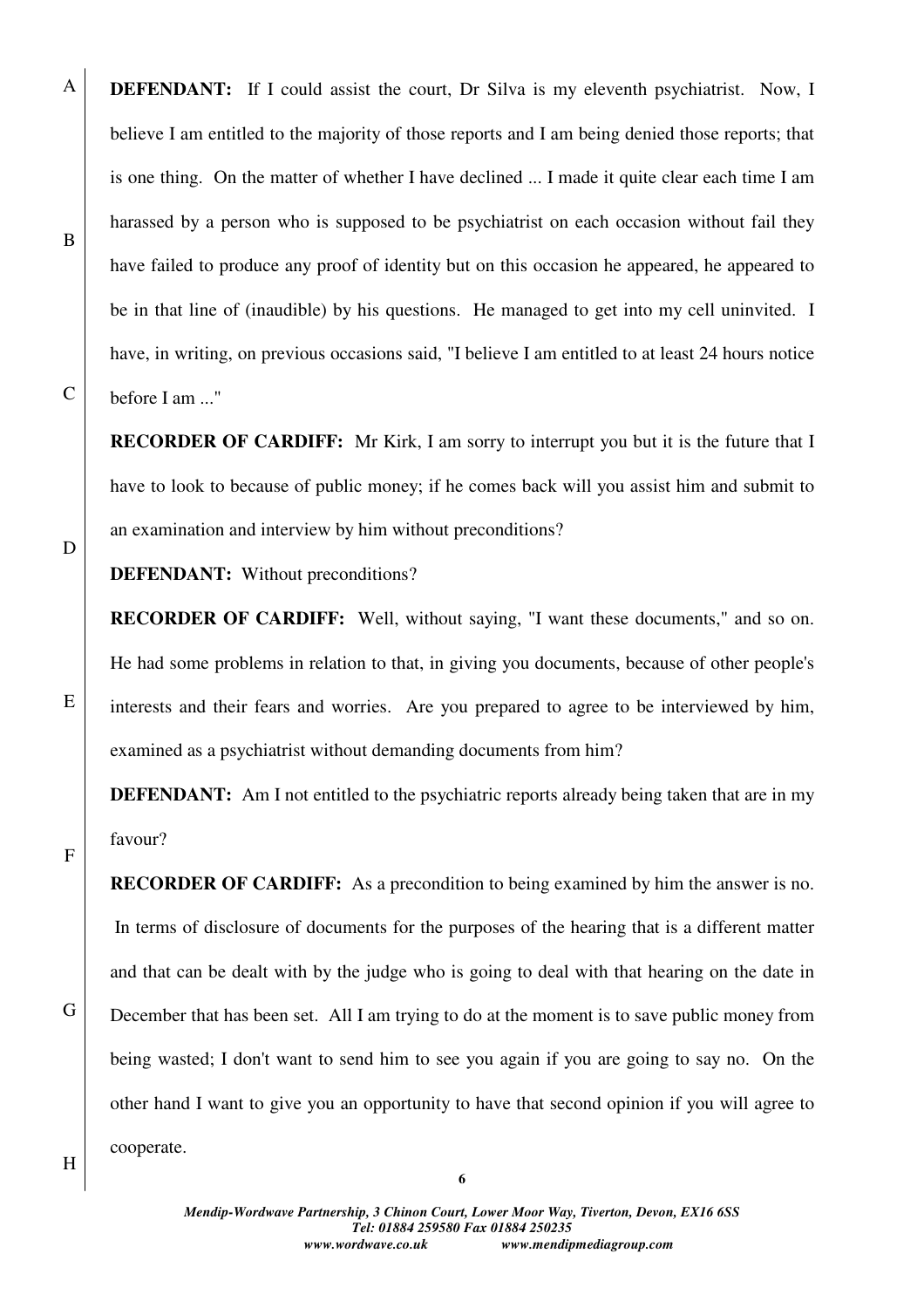**DEFENDANT:** With all due respect the involvement of the (inaudible) card being played and the question of whether I get an IPP served on me, a prison sentence of indeterminate length at Ashworth High Security Hospital, I think it is far more important some Noddyland allegation that I have gone and bought a machine gun to shoot Barbara Wild. Now could I please have what I am entitled to?

**RECORDER OF CARDIFF:** Will you agree to be examined by him without making demands that he provide you with documents?

**DEFENDANT:** On condition that it is tape recorded and I have an independent witness to that questioning.

**RECORDER OF CARDIFF:** Thank you very much. I have no intention of asking Dr Silva to visit again in these circumstances. That concludes this hearing; I order a transcript so that it is available to the judge who deals with the fitness to plead allegation. Thank you very much, Mr Kirk. Can you take him down?

**DEFENDANT:** I have asked to look at the court record. There are letters going between the County Court, the prison, and Caswell's Hospital discussing me and my future. I have been putting disclosure applications into the court to seize the firearm before it is tampered with any more, etcetera, etcetera. Could I please have half an hour sometime this afternoon to look at the letters because no one is answering my letters. The County Court is not answering my letters; this court is not answering my letters; the High Court is not answering my letters. Some have answered two months late. Could I, while I am in this building, at least have sight of the rest of it?

G **RECORDER OF CARDIFF:** The answer I am afraid is no, however, I remind you there is a standing offer of legal representation and public funds available to fund it ...

**7**

*Mendip-Wordwave Partnership, 3 Chinon Court, Lower Moor Way, Tiverton, Devon, EX16 6SS Tel: 01884 259580 Fax 01884 250235 www.wordwave.co.uk www.mendipmediagroup.com* 

H

A

B

C

D

E

F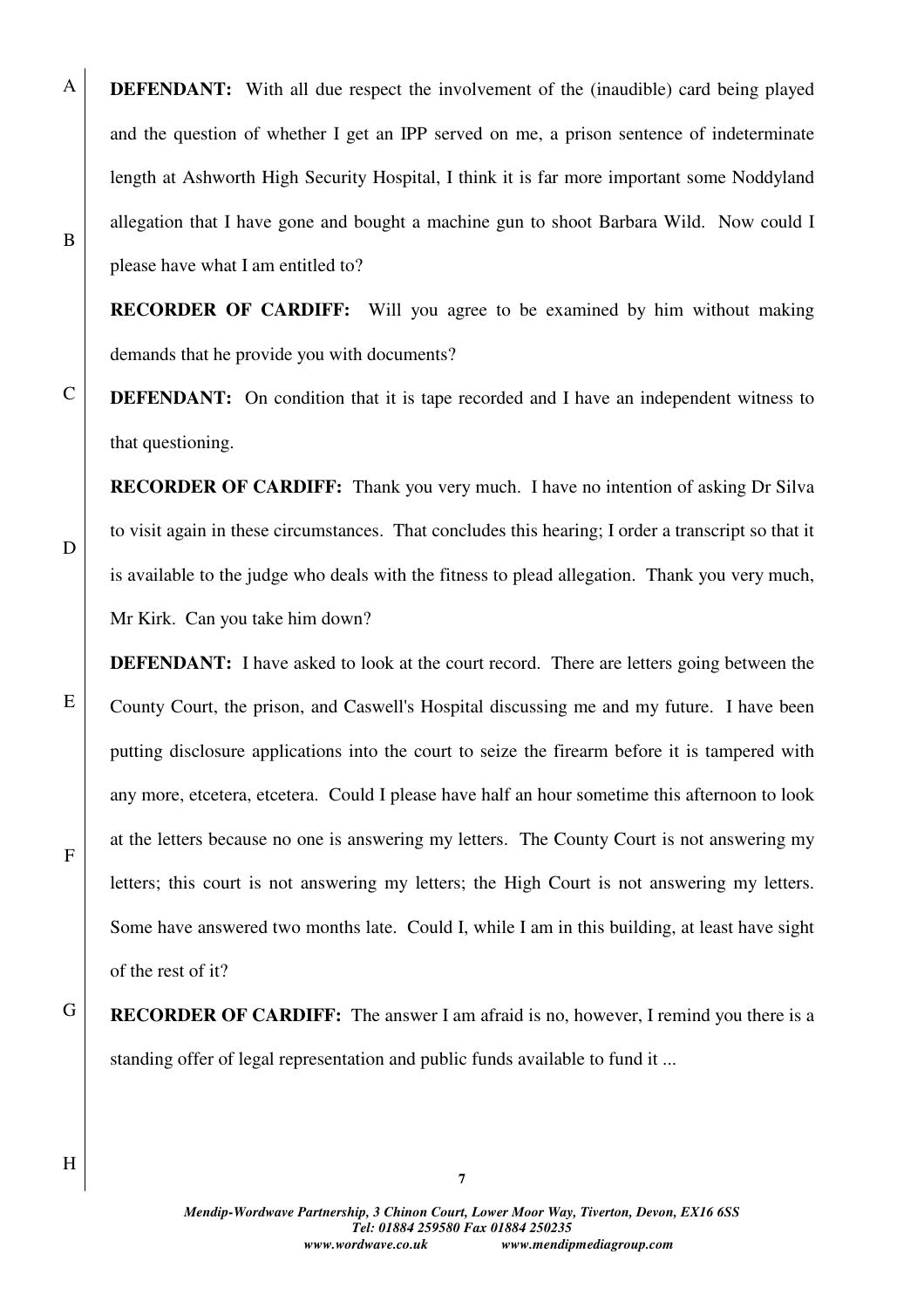**DEFENDANT:** I am not going to be blackmailed by you. You blackmailed me before and I am not going to do it. I represent a lot of people to prove what is going on and that is meltdown in this building.

**RECORDER OF CARDIFF:** Thank you very much. As I have indicated, there is to be a transcript of that available to the judge who deals with the fitness to plead allegation.

**DEFENDANT:** You said that on the 30th of July, the 16th of July. I have to pay for them months afterwards to try and find out what you were talking about and it was clear on the 30th and the 16th of July that you had been discussing my case with the Crown Prosecution Service and with some chap over there, a barrister whose name I can't remember, and it is clear and that is why ...

D

E

F

A

B

C

**RECORDER OF CARDIFF:** Please take ...

**DEFENDANT:** ... I find it outrageous that I am not entitled to have these ...

**RECORDER OF CARDIFF:** Please take him down.

**DEFENDANT:** Sorry to be outspoken but somebody has got to say something.

**RECORDER OF CARDIFF:** I will continue to try to assist Mr Kirk but it is very difficult if his reaction is as we have just seen. That concludes that matter. The court will sit again at two o'clock. Thank you, Mr Twomlow, I am sorry your lunch has been intruded into but it was worthwhile in the circumstances. I don't believe there is anything else I can do. Thank you.

**(13.19pm)** 

G

H

*Mendip-Wordwave Partnership, 3 Chinon Court, Lower Moor Way, Tiverton, Devon, EX16 6SS Tel: 01884 259580 Fax 01884 250235 www.wordwave.co.uk www.mendipmediagroup.com*